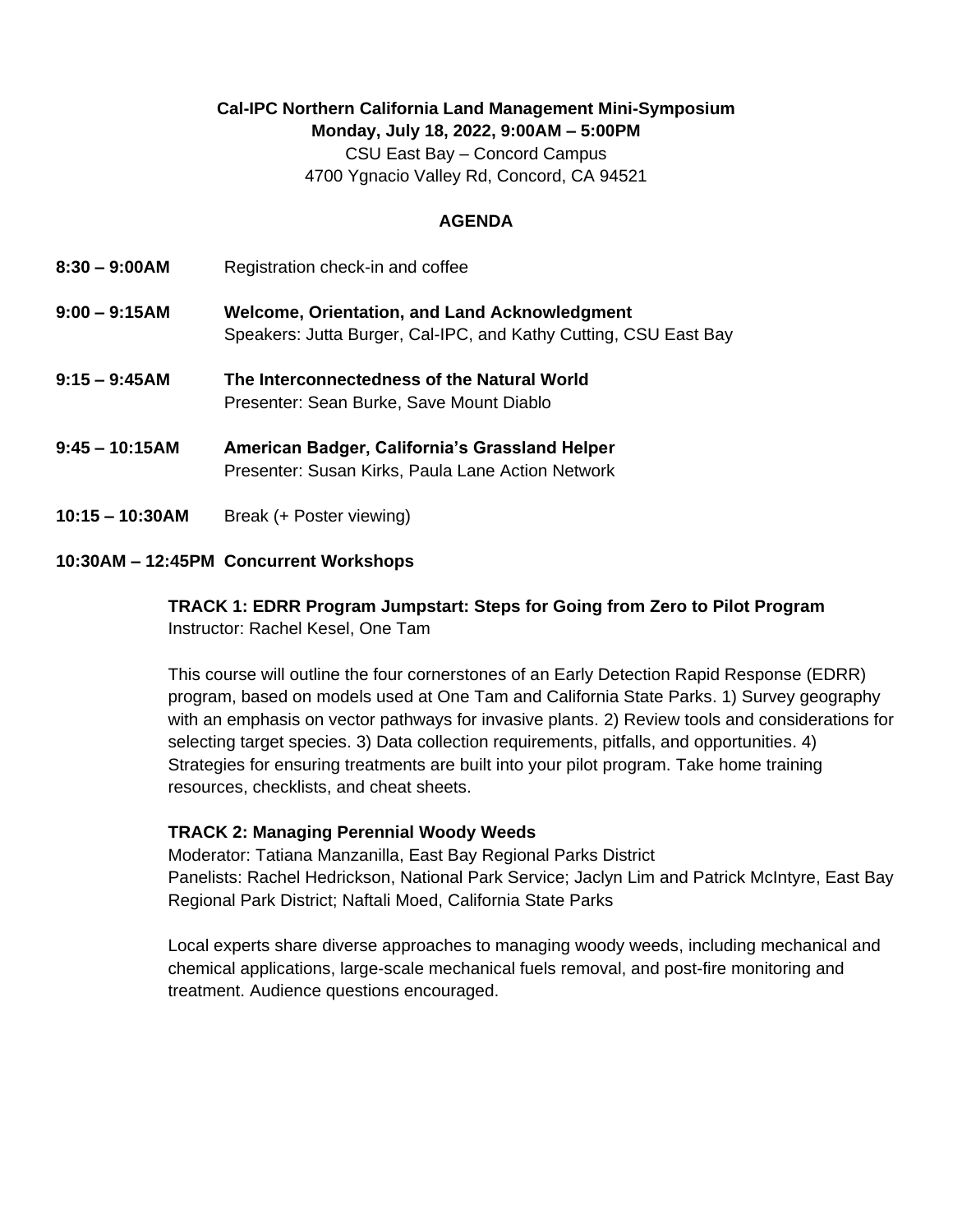#### **TRACK 3: Weed Control in Native and Restored Grasslands**

Instructors: Chris Rose, Solano Resource Conservation District; Tanya Meyer, Yolo Resource Conservation District; Allison Rofe, and Peter Hopkinson, East Bay Regional Parks District

Learn the basics of grassland restoration with an in-depth discussion on different weed control methods, including grazing, fire, mechanical, and herbicide. Learn how to understand your site, which weeds to target, and the timing of weed control activities. Share your grassland management experiences!

## **TRACK 4: Community Stewardship and Engagement: An Evolving Dance of Collective Care**

Facilitators: Martha Cerda, Amy Chong, Marion Anthonisen, and Yakuta Poonawalla, Golden Gate National Parks Conservancy

Join a reflective peer-to-peer workshop where we will center the interconnected aspects of land stewardship and community engagement. From personal stories to examples of intentional park programming, we will share the success and effectiveness of collaborative community-based stewardship. Learn how to design programs that elevate indigenous wisdom, inspire climate action, enact principles of justice, equity, diversity, and inclusion, and support overall community health and wellness.

#### **12:45 – 2:00PM Lunch and Poster Viewing**

## **2:00 – 3:00PM Afternoon Session 1 – Case Studies of Habitat Conservation and Weed Management in Northern California**

**Case Study #1 Mapping, Control, and Monitoring of** *Arundo donax* **in San Ramon Creek** Presenter: Mike Anciaux, Friends of San Ramon Creek

**Case Study #2 Vegetation Management for Fuels Reduction in the East Bay** Presenter: Tatiana Manzanilla and Jaclyn Lim, East Bay Regional Park District

#### **Case Study #3: Managing Native Grasslands**

Presenter: Chris Rose, Solano Resource Conservation District

#### **3:00 – 3:30PM Break and Poster Session**

# **3:30 – 4:30PM Afternoon Session 2: Managing Weeds Across Boundaries**

## **Case Study #4 Cross-County Collaboration on Weed Management for Success on Delta Habitat Restorations**

Presenters: Elizabeth Davis, Solano Resource Conservation District; Amy Williams, Yolo Resource Conservation District; and Ben Weise, Contra Costa Resource Conservation District

**Case Study #5 Regional EDRR with Bay Area WMAs** Presenters: Doug Johnson and Nicole Valentine, Cal-IPC